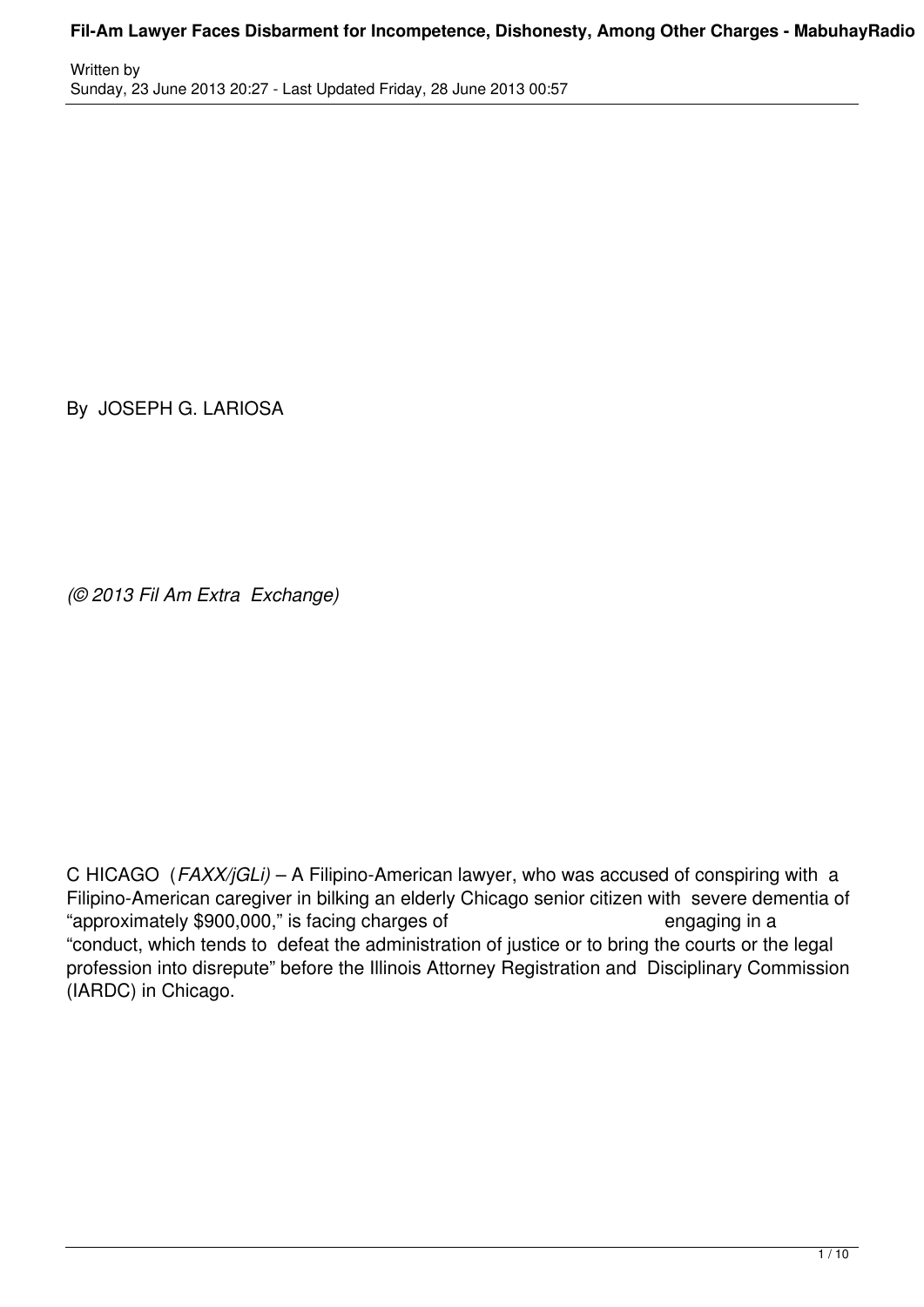Written by Sunday, 23 June 2013 20:27 - Last Updated Friday, 28 June 2013 00:57

Alfonso S. Bascos, 76, licensed to practice law in Illinois since 1976, is facing charges of (Count I for) incompetence in drafting power of attorney for Marshall F. Davies; (Count II) for incompetence and conflict of interest in creation of the Marshall F. Davies Will and Trust; and (Count III) for conflict of interest and breach of fiduciary duty in response to Catholic Charities Investigation.

If found guilty of the complaint, Mr. Bascos could either be censured, suspended or could lose his license to practice law in Illinois and could be charged criminally in civilian courts.

His co-accused in the case in probate court – Carmelita Pasamba, 62, a certified nursing assistant (CNA); her sister, Jocelyn Vargas Baker, 46, also a CNA, and Pasamba's husband, Edgardo Pasamba, 63, -- are now locked up in jail, facing felony charges of financial exploitation of an elderly, Marshall F. Davies, 94, a retired Chicago city engineer.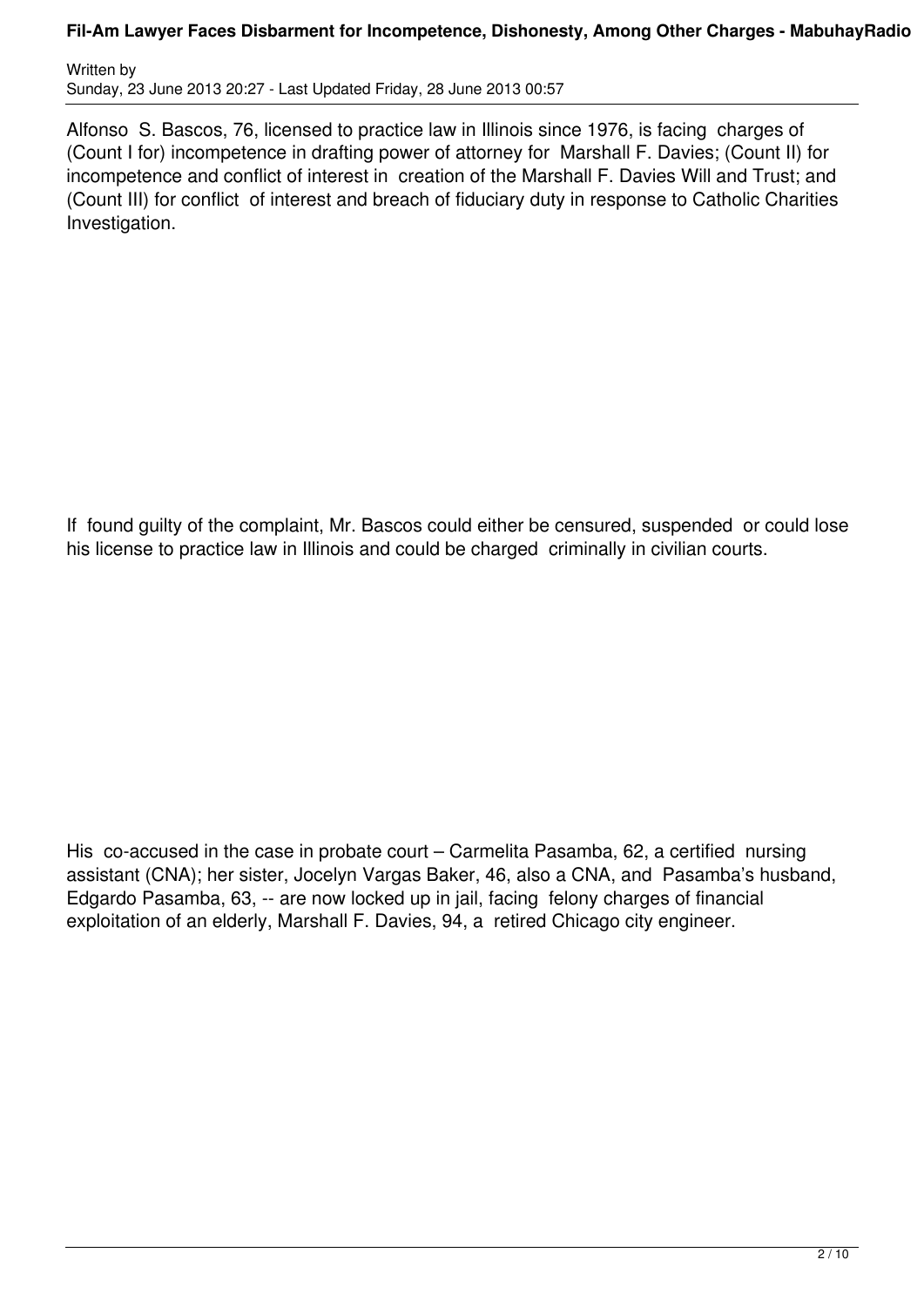Written by Sunday, 23 June 2013 20:27 - Last Updated Friday, 28 June 2013 00:57

Mr. Bascos did not respond to email request for comment by this reporter on the case.

The complaint was filed last May 23, 2013, before the IARDC. He was served a copy of the complaint on June 6, 2013, according to IARDC spokesman Atty. James Grogan. Mr. Bascos has 21 days or until June 27, 2013, to file an answer. A pre-hearing conference of the case is set on July 2<sup>nd</sup>.

IARDC Administrator Jerome Larkin thru his attorney, Marita C. Sullivan, said the case arose when Carmelita Pasamba contacted Mr. Bascos in mid-April 2008 whom she knew was "affiliated with the Filipino community in Chicago."

Ms. Pasamba, a CNA of Chicago's St. Joseph's Hospital, met Mr. Davies as his caregiver in the hospital where she worked.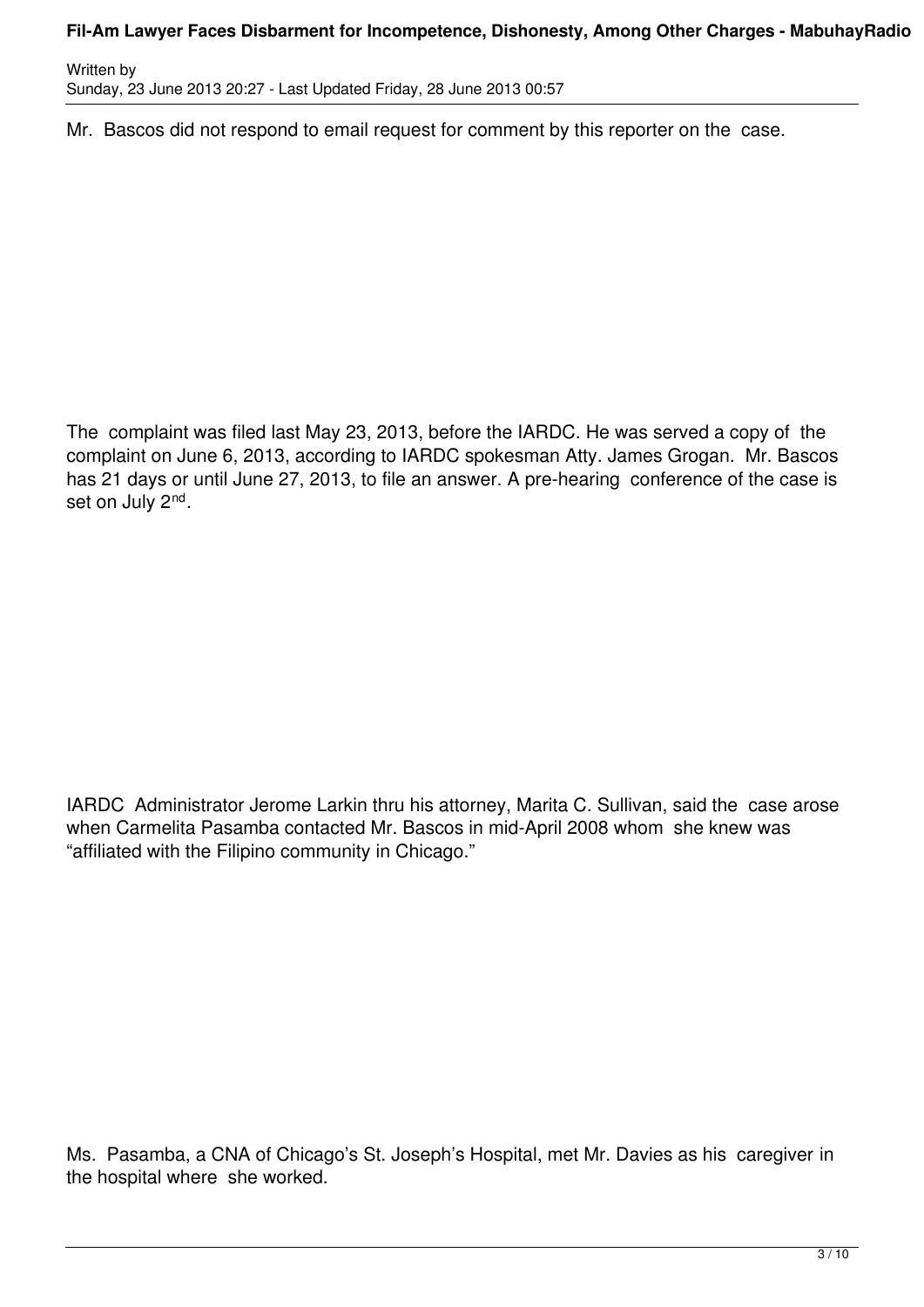Written by Sunday, 23 June 2013 20:27 - Last Updated Friday, 28 June 2013 00:57

When Davies checked out of the hospital, Pasamba presented herself as his caregiver. Because Mr. Davies needed a round-the-clock care, Pasamba enlisted the help of her sister, Jocelyn Vargas Baker, and her adult daughter, Donabel Copon, to help her care for Davies.

# **DAVIES WALKED WITH A CANE**

On April 24, 2008, Pasamba, her husband, Edgardo Pasamba and Jocelyn Baker assisted Davies in getting into their car as Davies "walked with a cane and was unable to get" to Bascos's building, the Jose Rizal Heritage Center in Chicago's north side, "without assistance."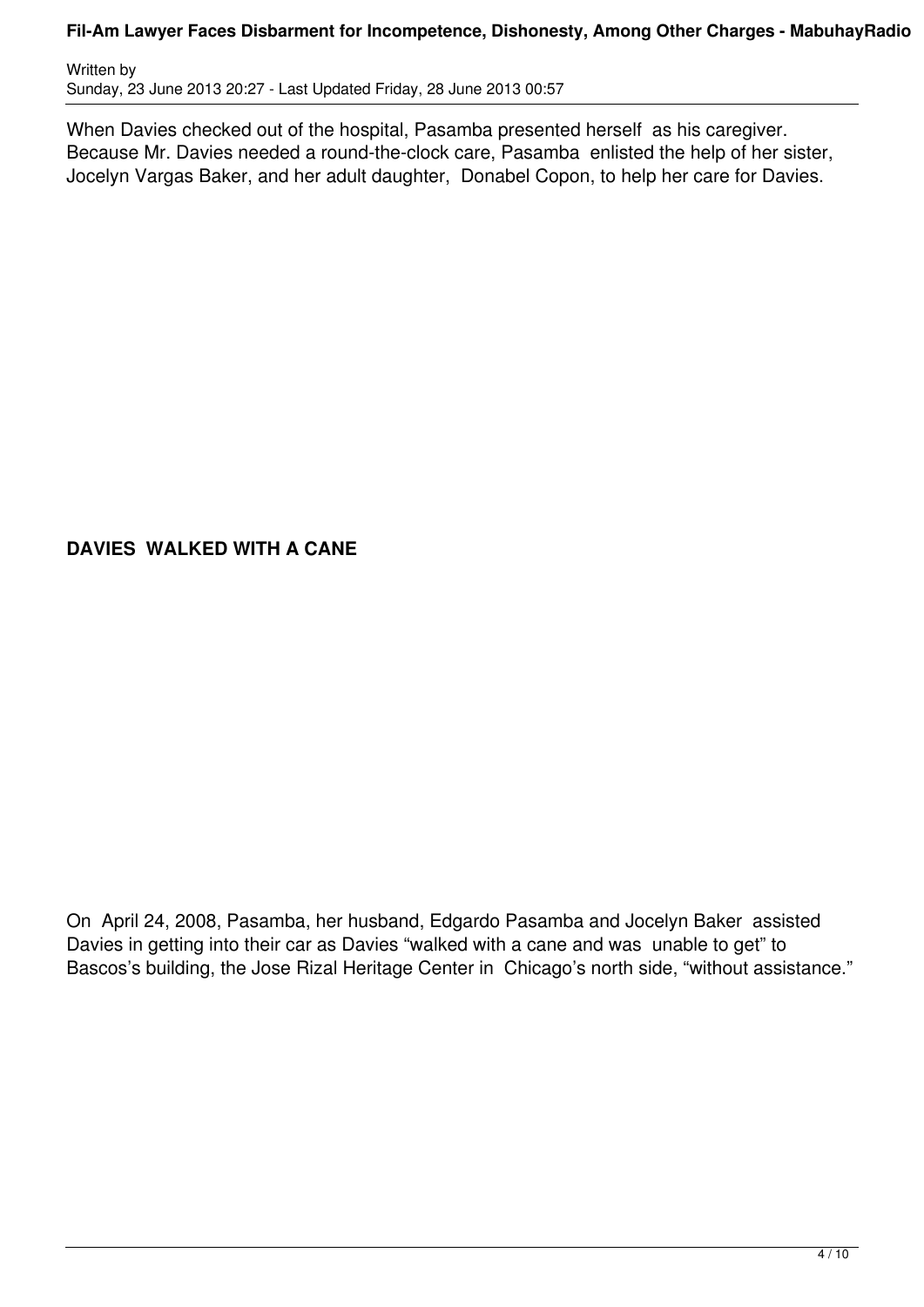Written by Sunday, 23 June 2013 20:27 - Last Updated Friday, 28 June 2013 00:57

Inside Bascos' office was Bascos' friend, Herminio Poblete, a former president of the Filipino American Council of Greater Chicago (FACC), who remained in Bascos' office the entire meeting. There, Pasamba told Bascos "Davies wanted Respondent (Bascos) to draft a power of attorney on Davies' behalf, naming Pasamba as Davies' agent, and granting Pasamba power to conduct financial transactions on Davies' behalf, including selling Davies' condominium."

Pasamba provided Bascos description of each of Davies' bank accounts and account numbers. Bascos drafted the power of attorney in accordance with "Pasamba's request, Davies signed the power of attorney, Poblete witnessed Davies' signing, and Respondent (Bascos) notarized it."

As of April, 2008, when Davies was signing the power of attorney, Davies was suffering from "dementia and cognitive deficits, and lacked the capacity to make his own personal and financial decisions," according to the complaint.

"At no time during the April 24, 2008, meeting between Respondent (Bascos), Pasamba and Davies did anyone other than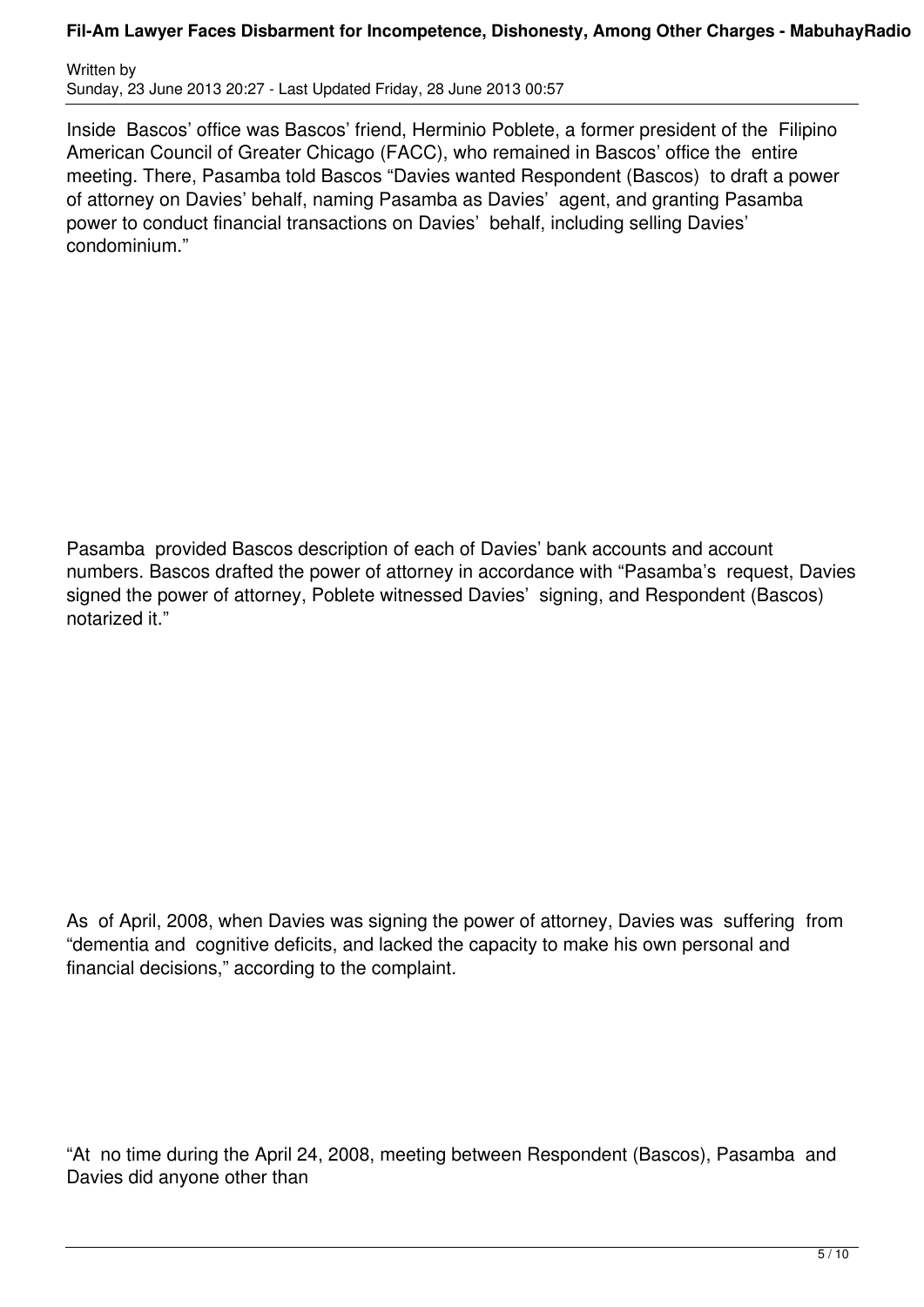Written by Sunday, 23 June 2013 20:27 - Last Updated Friday, 28 June 2013 00:57

Pasamba describe Davies' purported wishes to Respondent (Bascos). At no time during the April 24<sup>th</sup> meeting did Davies explain to Respondent (Bascos) why he would want or need a power of attorney, or why he would select Pasamba to hold that power, and Respondent never consulted with Davies outside the presence of Pasamba or Poblete to ascertain if the power of attorney accurately reflected Davies' desires," the complaint added.

"Davies' dementia and cognitive deficits, described above, were, or would have been upon reasonable inquiry, apparent to Respondent (Bascos)."

# **BASCOS FAILED TO COMPETENTLY REPRESENT DAVIES**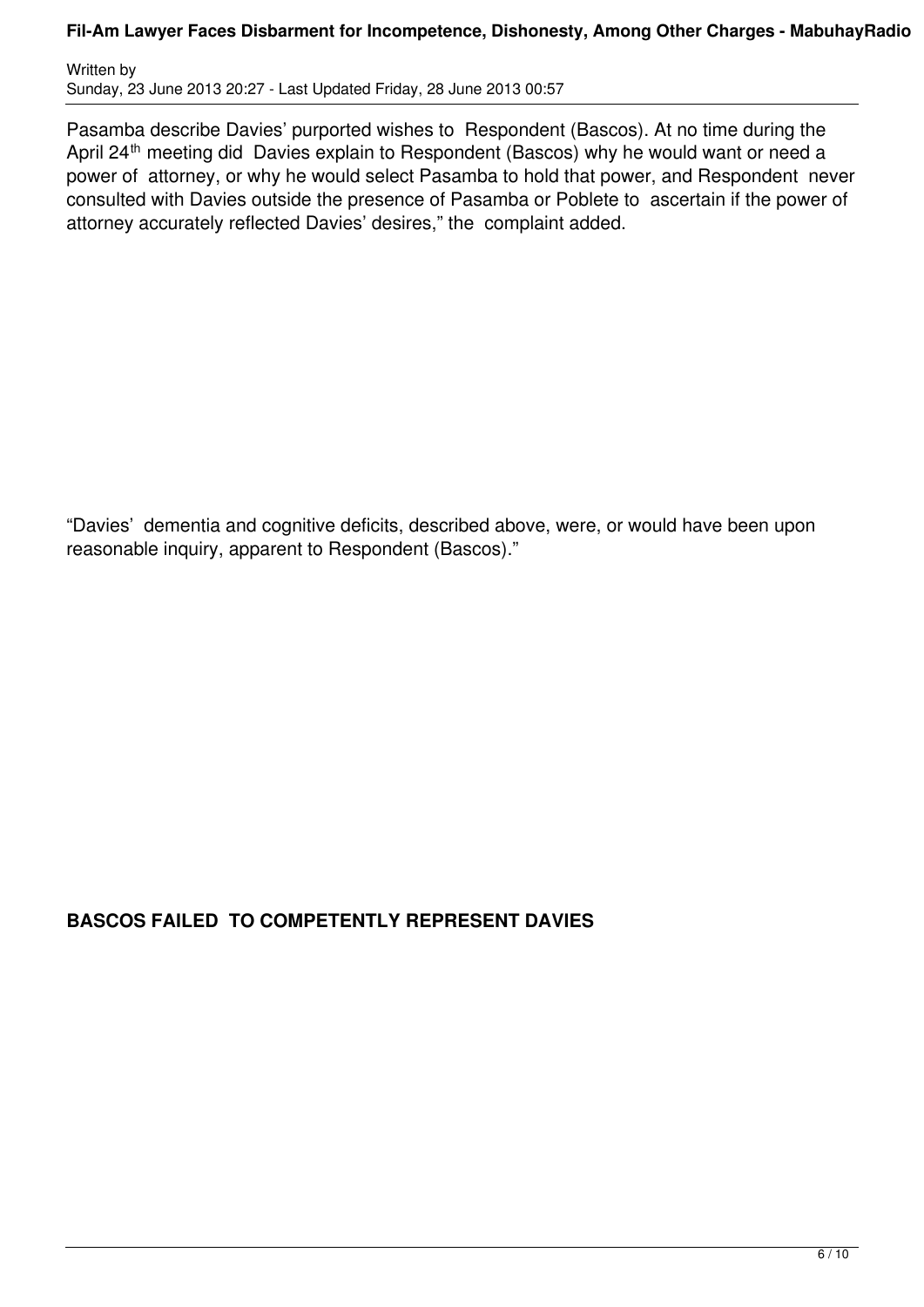Based on his conduct, Bascos failed to "competently represent Davies" and failed to "explain a matter to the extent reasonably necessary to permit the client to make informed decisions about the representation," which are both violations of the Illinois Rules of Professional conduct; and Bascos committed a conduct "which tends to defeat the administration of justice, or to bring the courts or the legal profession into disrepute."

The complaint's count II of incompetence and conflict of interest in creation of the Davies' will and trust said that as Davies' attorney, Bascos had a fiduciary relationship with Davies which required him to "exercise the highest degree of honesty, loyalty, undivided fidelity, and good faith regarding his handling of Davies' legal transactions."

Bascos "was prohibited from engaging in transactions that gave preference to his own interests above those of Davies' interests, and was prohibited from representing anyone with interests possibly adverse to Davies' interests."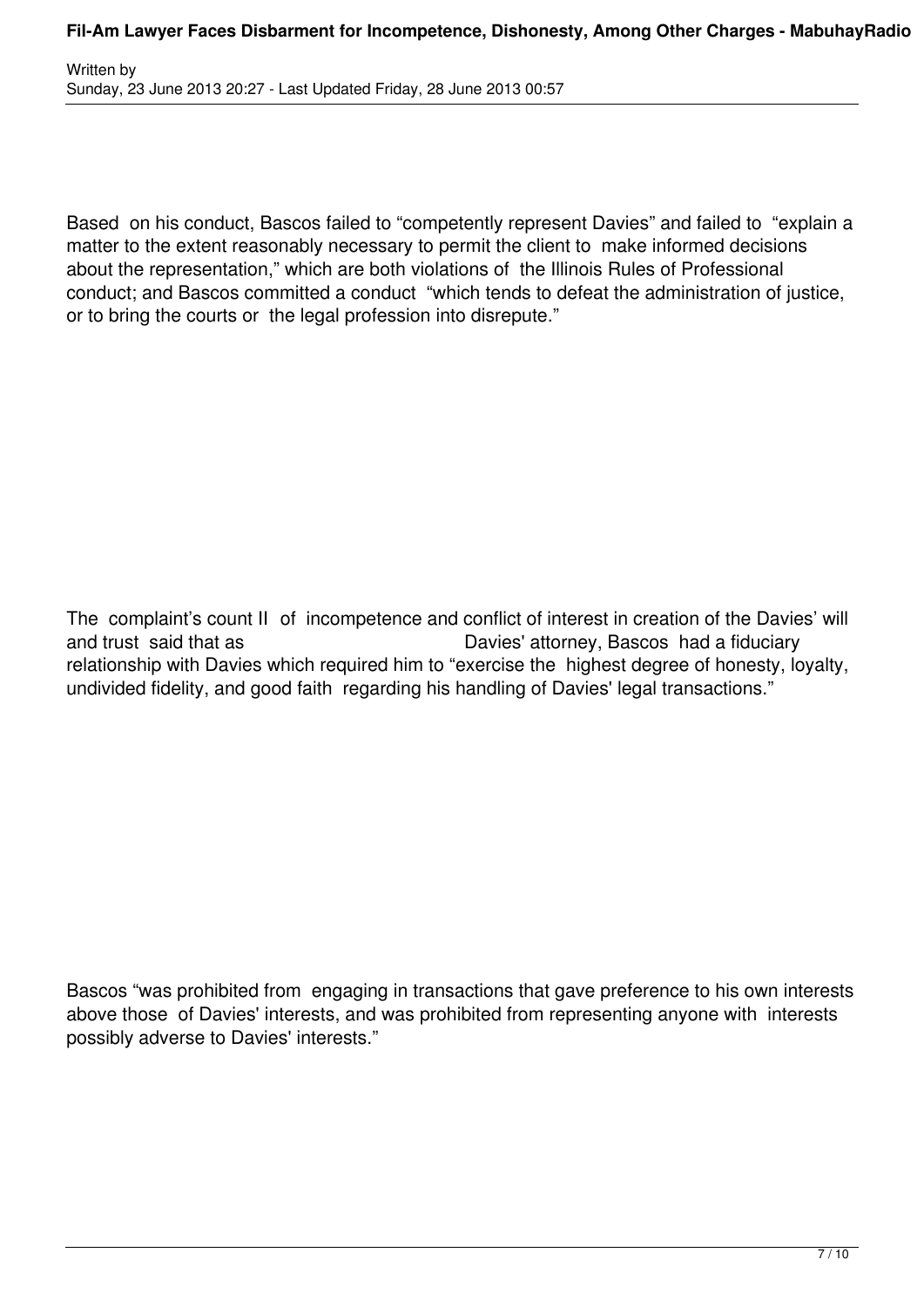Written by Sunday, 23 June 2013 20:27 - Last Updated Friday, 28 June 2013 00:57

The complaint said three days later on April 27, 2008, Pasamba brought Davies back to Bascos' office and handed Bascos Davies' 1995 trust and 1995 will. She asked him to change the names of the beneficiaries although Mr. Bascos "did not practice in the area of estate planning and had never done any estate planning legal work." Bascos was paid \$1,750 for preparing the new trust and will.

Pasamba told Bascos to replace the Secretary General of the Chicago Metropolitan Division of Salvation Army with herself as successor trustee in the event of Davies' death. When Pasamba asked Bascos if he wanted any organizations affiliated with Bascos, he could include them to receive a bequest when Davies dies, Bascos said, "yes."

Instead of leaving the Salvation Army solely with the residue of the trust, in the new trust drafted by Bascos, the residue was to be shared three ways upon Davies' death -- the Salvation Army, the Filipino American Council of Greater Chicago, Inc. (FACC), which was once headed by Bascos but now acts as its legal counsel, and Pasamba. This was to be "in equal shares to be used for the benefit of the respective programs." "Davies is not Filipino, and was never affiliated with Filipino American organizations," the complaint noted.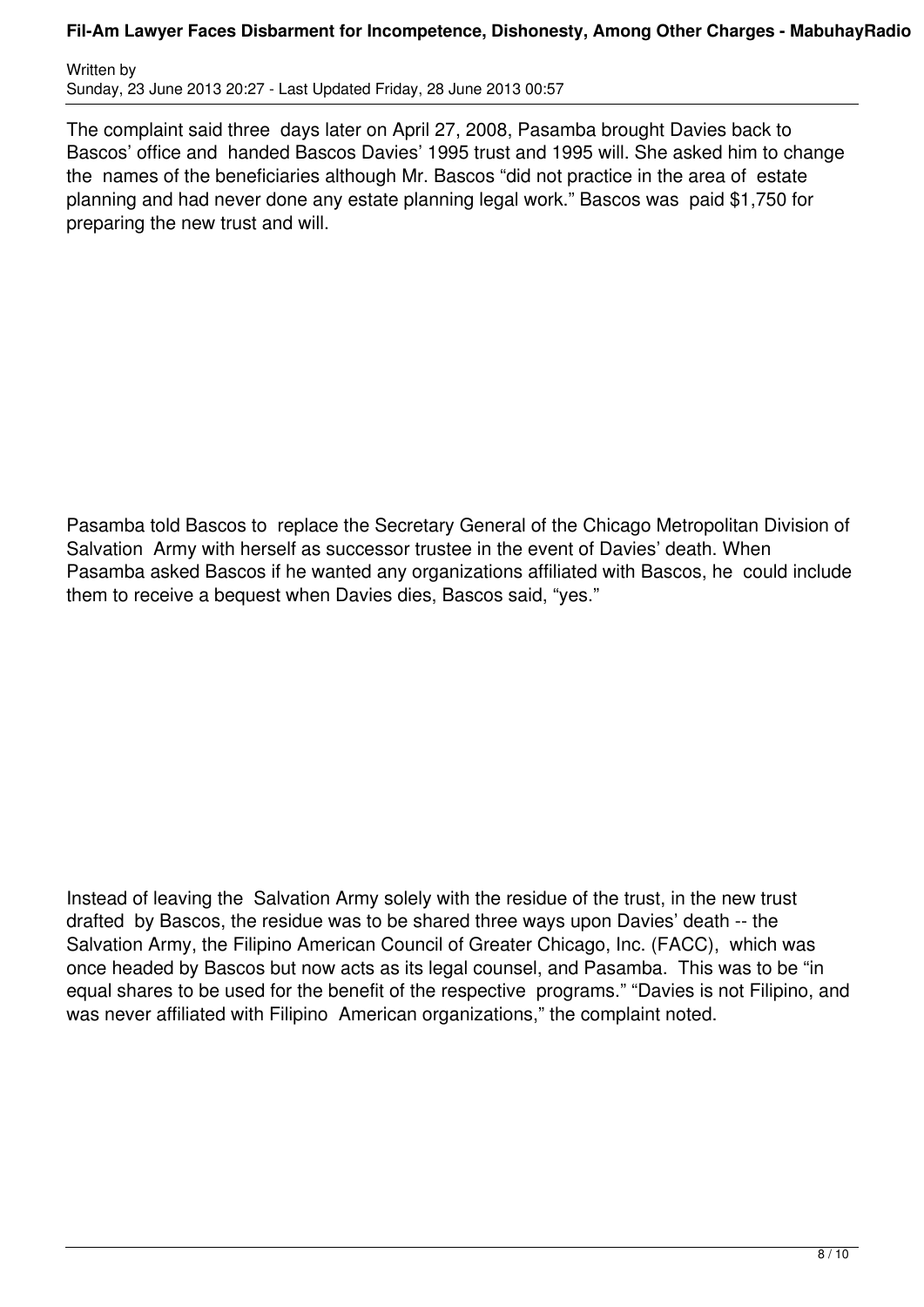In the new will, Edgardo Pasamba was appointed as Executor, while Bascos was retained as "attorney for my Executor."

The other witnesses of the new will were Corazon Sopena and Mauro Larracas, who is now dead, both directors of FACC.

As a result of his conduct for preparing the new trust and the will, Mr. Bascos represented "a client when the client may be materially limited by lawyer's responsibilities to another client or to a third person, or by the lawyer's own interests;" prepared "on behalf of a client an instrument giving the lawyer or a person related to the lawyer any substantial gift; conduct involving dishonesty, deceit, fraud or misrepresentation," all in violation of Illinois Rules of Professional Conduct. ( lariosa jos@sbcglobal.net )